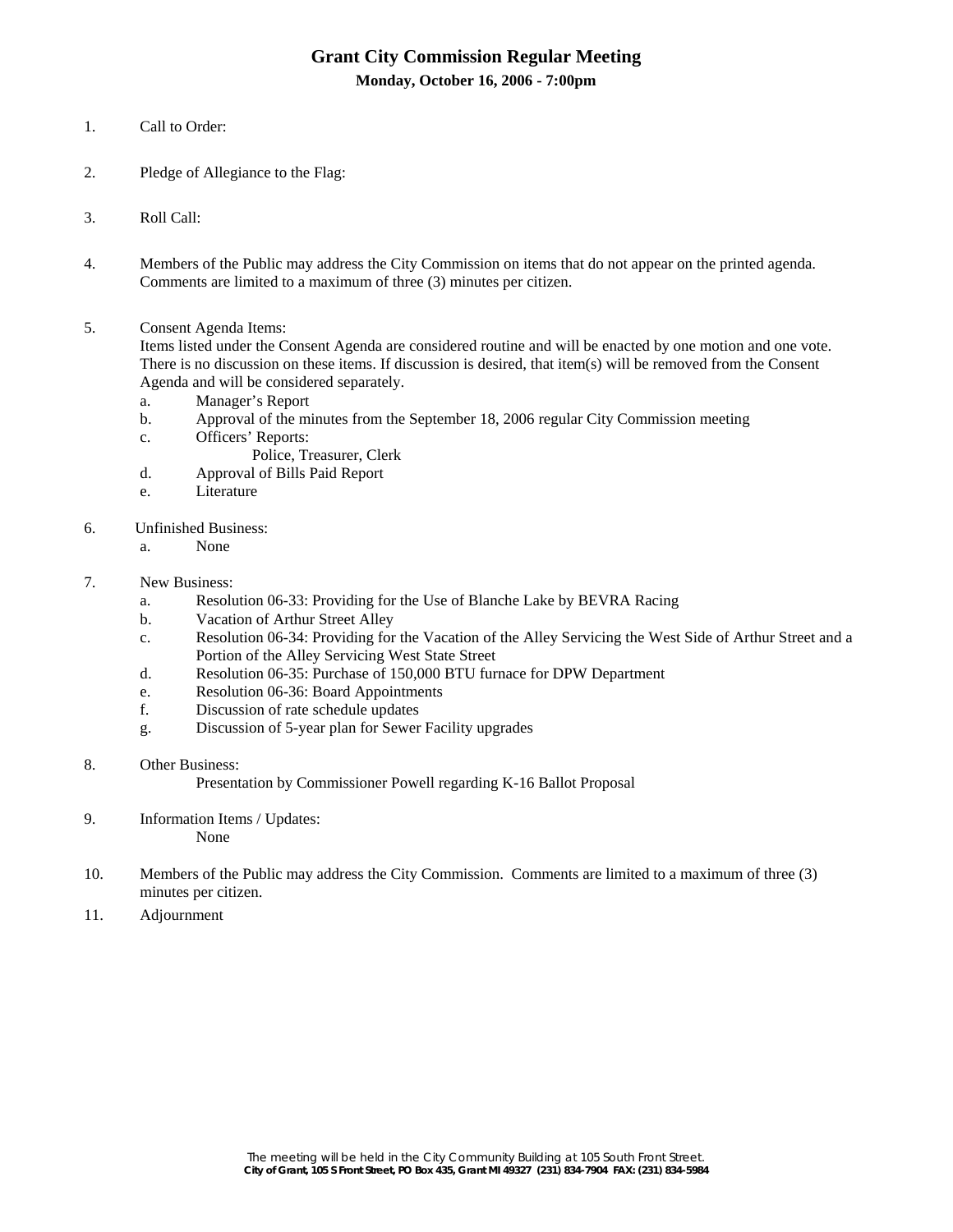## **Grant City Commission Regular Meeting Minutes October 16, 2006**

The regular meeting of the Grant City Commission was held on Monday, October 16, 2006, at the Grant City Offices. 1. *Call to Order:* Mayor Terry Fett called the meeting to order at 7:01p.m.

- 2. *Pledge of Allegiance to the Flag.*
- 3. *Roll Call:*
- PRESENT:

 Mayor Terry Fett, Commissioner Mike Gesler, Commissioner Anne Pickard, Commissioner Dan Powell, Commissioner Julie Hallman, Mayor Pro-Tem Harry Robinson, and Commissioner Terri Yeomans.

#### ABSENT: None

#### OTHERS PRESENT:

 Frank Peterson – City Manager, Sherry Powell – City Clerk, Laurel Breuker – County Clerk, Rich Grant and David Johnson – Fleis & Vandenbrink Engineering, Derek Hall Sr., Tony Petriella, Sid, McNees, Bryan Hornick, Keven Hoisington, Chad Evans, John Butler – representing BEVRA.

4. *Public Comments:*

None

None

- 5. C*onsent Agenda:*
	- *a-d. Approval of the Consent Agenda*

**Motion:** Motion made by Powell, second by Yeomans to approve consent agenda. Motion carried unanimously.

- 6. *Unfinished Business:*
- 7. *New Business:* 
	- a. Resolution 06-33: Providing for the use of Blanche Lake by BEVRA Racing

 **Motion:** Motion made by Yeomans, seconded by Pickard to approve Resolution 06-33. Discussion led by Sid McNees regarding the history of BEVRA and what they are interested in doing in Grant. He explained their plan to have a race track located approximately 100' off of the southern edge of Blanche Lake Park as well as the use of orange fencing to ensure safety on the track. Questions were raised pertaining to necessary distance from any ice shanty on the lake as well as liability insurance. Registration for races would begin at 8am and actual races would begin between 11:00 and 11:30am. BEVRA explained that they would make a donation to the City of Grant for this annual use.

Motion carried unanimously

- b-c. Vacation of Arthur Street Alley and Resolution 06-34: Vacation of Alley servicing the west side of Arthur Street and a portion of the alley servicing west State Street. **Motion:** Motion made by Hallman, seconded by Pickard to approve Resolution 06-34. City Manager Peterson explained that there was not cost to either the City of Grant or the property owners to have this process completed. Motion carried unanimously
- d. Resolution 06-35: Purchase of 150,000 BTU furnace for Department of Public Works garage **Motion:** Motion made by Yeomans, seconded by Powell to approve Resolution 06-35. Motion carried unanimously
	- Resolution 06-36: Board Appointment of Roscoe Ostyn to Planning Commission

 **Motion:** Motion made by Powell, seconded by Hallman to approve Resolution 06-35 appointing Roscoe Ostyn to fill the vacancy of Ken Stander with the term ending November 1, 2007.

Motion carried unanimously

Discussion of Rates Schedule and updates to Cemetery Rates and rules

**Motion:** Motion made by Yeomans, seconded by Powell to approve updated Rates Schedule.

Motion carried unanimously

 **Motion:** Motion made by Powell, seconded by Robinson to limit the number of grave spaces sold to any one family to a maximum of ten.

Motion carried unanimously

g. Discussion of 5-year plan for Sewer facility upgrades

Rich Grant of Fleis & Vandenbrink gave a brief history of many of the needed upgrades at the wastewater treatment facility and presented a proposal to generate a 5-year Capital Improvements Plan. This plan would help position the City for any available financial assistance once the City moves forward with implementation. Grant funds available are a 90% planning grant with a 10% local match.